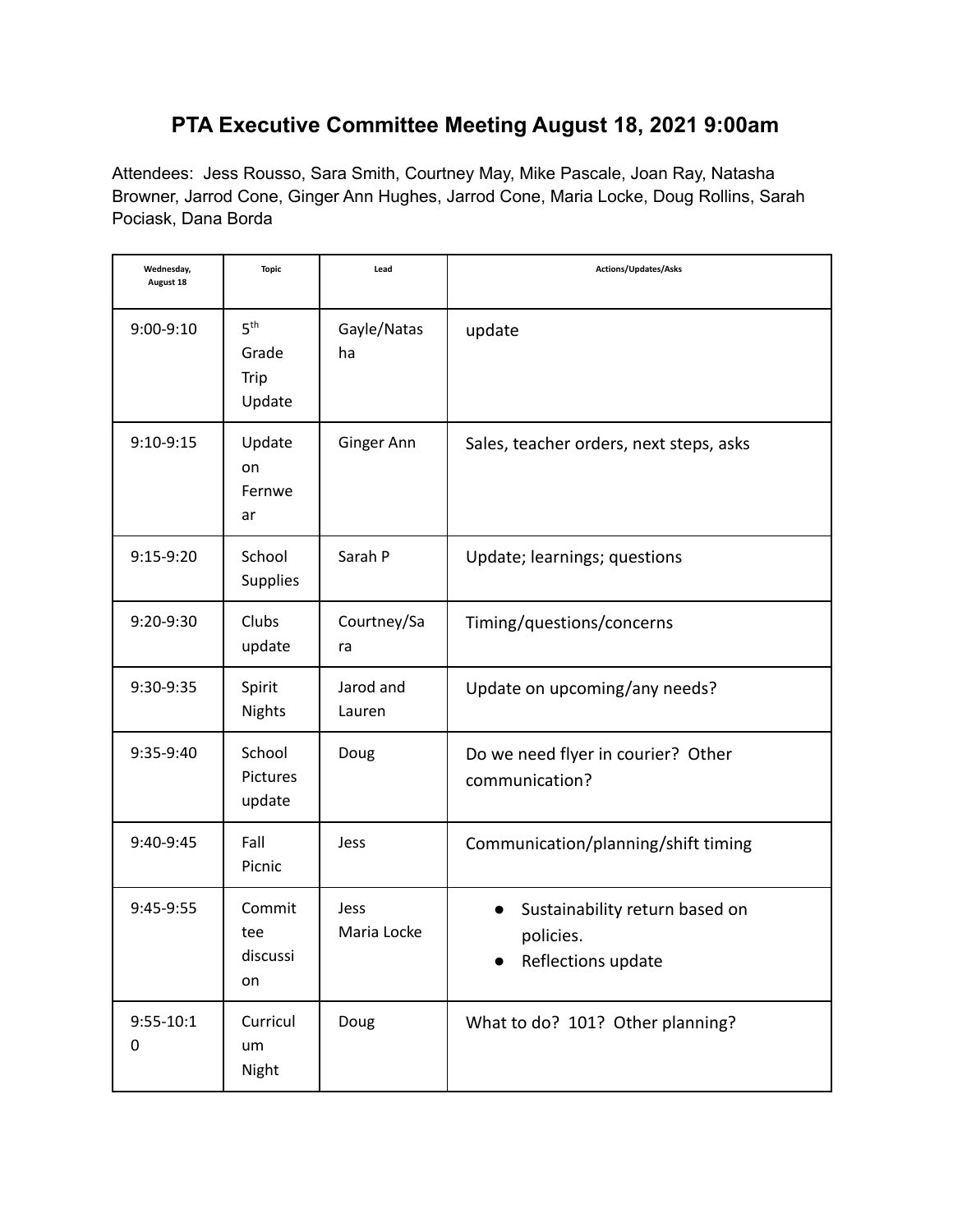| $10:10-10:$<br>20 | <b>COVID</b><br>update  | Jess/Doug | What is demand (water bottles, masks,<br>sketch pads)? Accountable? Other updates?<br>Needs? |
|-------------------|-------------------------|-----------|----------------------------------------------------------------------------------------------|
| $10:20-10:$<br>30 | <b>Budget</b><br>update | Mike      |                                                                                              |

# **Clubs Update:**

- Clubs registration opens Sat 10am.
- Last minute
- Revamping next semester with google form for times/dates/pricing/details to simplify
	- Joan can show Sara/Courtney about how they used Google Classroom for virtual last year.
- All clubs ready by Sat am.
- Sara/courtney to send language for Joan to read during morning announcements and for Class TAG
- Joan to do ClassTag Jess to send FLASH Friday that includes time
- What are limits by club? Room size? Need to define room needs and sizes for each club. Ask club leaders for vaccination status? So we can be prepared to answer parents questions. Need to follow DCSD mask guidance.

## **Driftwood**

- Gayle identified a location in NC. Has enough beds for 75% of 5th graders to attend
- Some questions for Joan (140 5th graders and typical ratio 1:10 chaperone to kids)
- Jess can send info from Christine/NIck so Natasha and Gayle can follow up.
- The facility program typically starts at 11 which may be hard to get there on time.
- Committee to think about a survey to gauge interest in quantities that may attend. Also,
- Dates: May 9-12th
- Chesnut Ridge

## **FernWear**

- Tie-dye shirts for staff distributed. Staff got email about sweatshirts to make size changes. Order will be placed with other pre-orders.
- Pre-order closes tonight at 9.
- No additional item requests but considering mask lanyard for kids (\$2.60/item and down based on quantity). Lanyards required in kindergarten

## **School Supplies**

- Wrapping up with few orders trickling in. Thanks Dana for helping distribute occasional pads.
- \$5,000 net from sale (including \$1,000 credit we won and roll over inventory). EPI will send us check for \$2,500.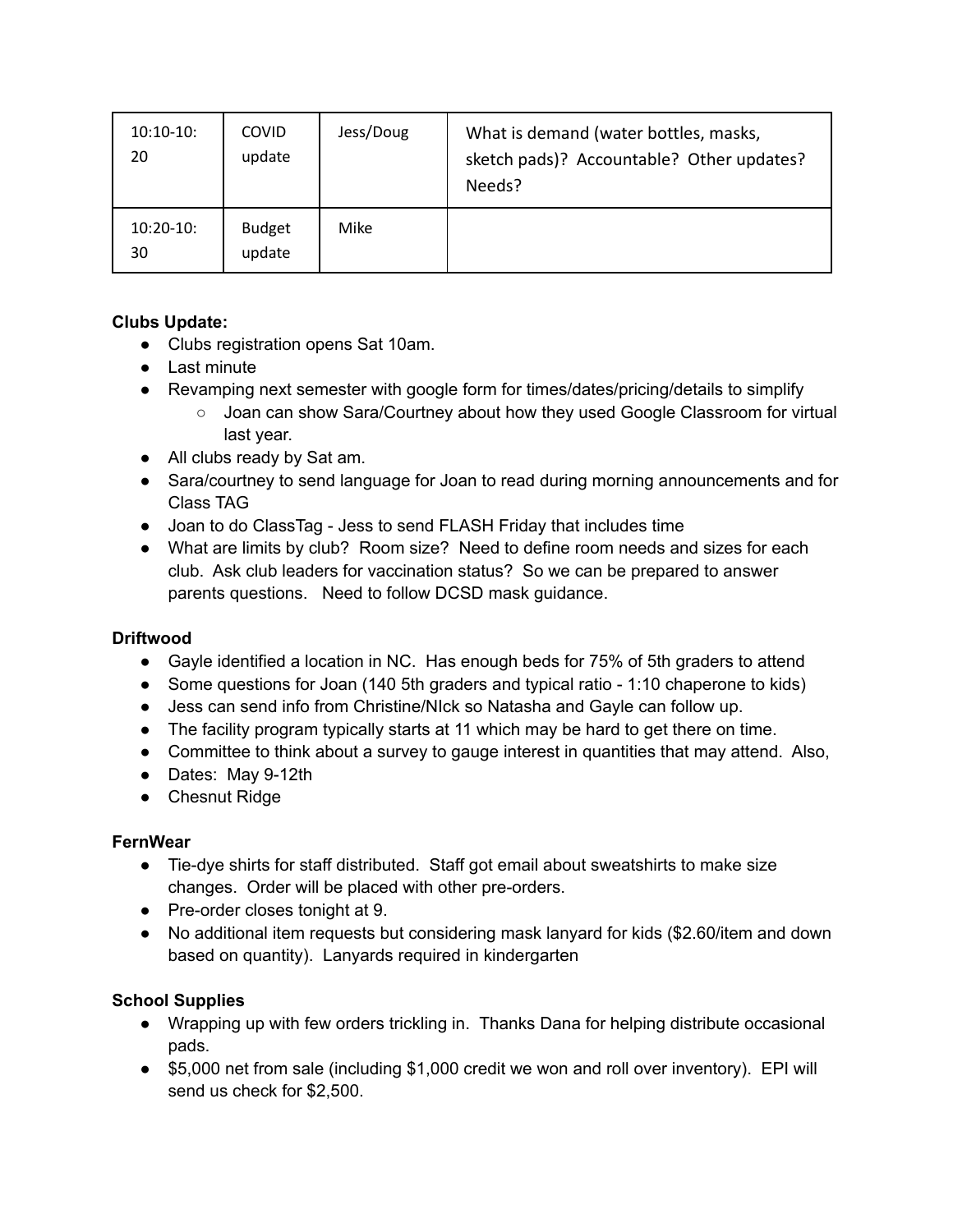- Next year, we can do agendas for every child 2-5 covered with donations. EPI allows custom cover (front and back). Community investors from Foundation could put logos on them to fund purchase. Cost is about \$2,000 and would give every child one.
- Joan: Kids need sketch pads as well and they are often linked together. Should we bundle and cover both? Could be nice idea. Solicit donations from other families as well

## **Spirit Nights**

- Jarrod: low spirit at Blaze last night.
- Raging Burrito went well last week.
- Felinis and allies cookies coming up
- Forward recos to Jarrod if you know any restaurants

#### **Class PIctures**

- Doug to email Robin on specific days by class/teacher
- Jess to add to flash/ FB

### **MIke to create QR code for PTA Join and send to Jess**

#### **Committees:**

- Looking for Reflections volunteer. Jess to email all volunteers with specific request and/or add to FLASH
	- Competition Georgia PTA
	- <https://www.pta.org/home/programs/reflections>
	- Get info from PTA, flyers to advertise, coordinate; pick up the physical items and submit to regional and state if any winners.
	- Coordinator typically did a reception and awards for winners. May be hard with Covid
- Sustainability
	- Maria willing to lead
	- Has some ideas on how to connect classes to garden without science teacher.
		- Betsy Wallace did sign-up genius and home rooms signed up for garden time. Maybe outdoors OK? Dana to ask Joan.
	- Lunch: How much of our compostable trays can we bring back?
		- Dana: They reworked master schedule of school with more space and fewer students in cafeteria.
		- Historically needed parent volunteers at each lunch to help sort which isn't possible now.
		- Getting re-usable containers and such may be hard with staffing and storage.
		- Are corn plastics and biodegradables in budget? Grant that may have paid in the past.